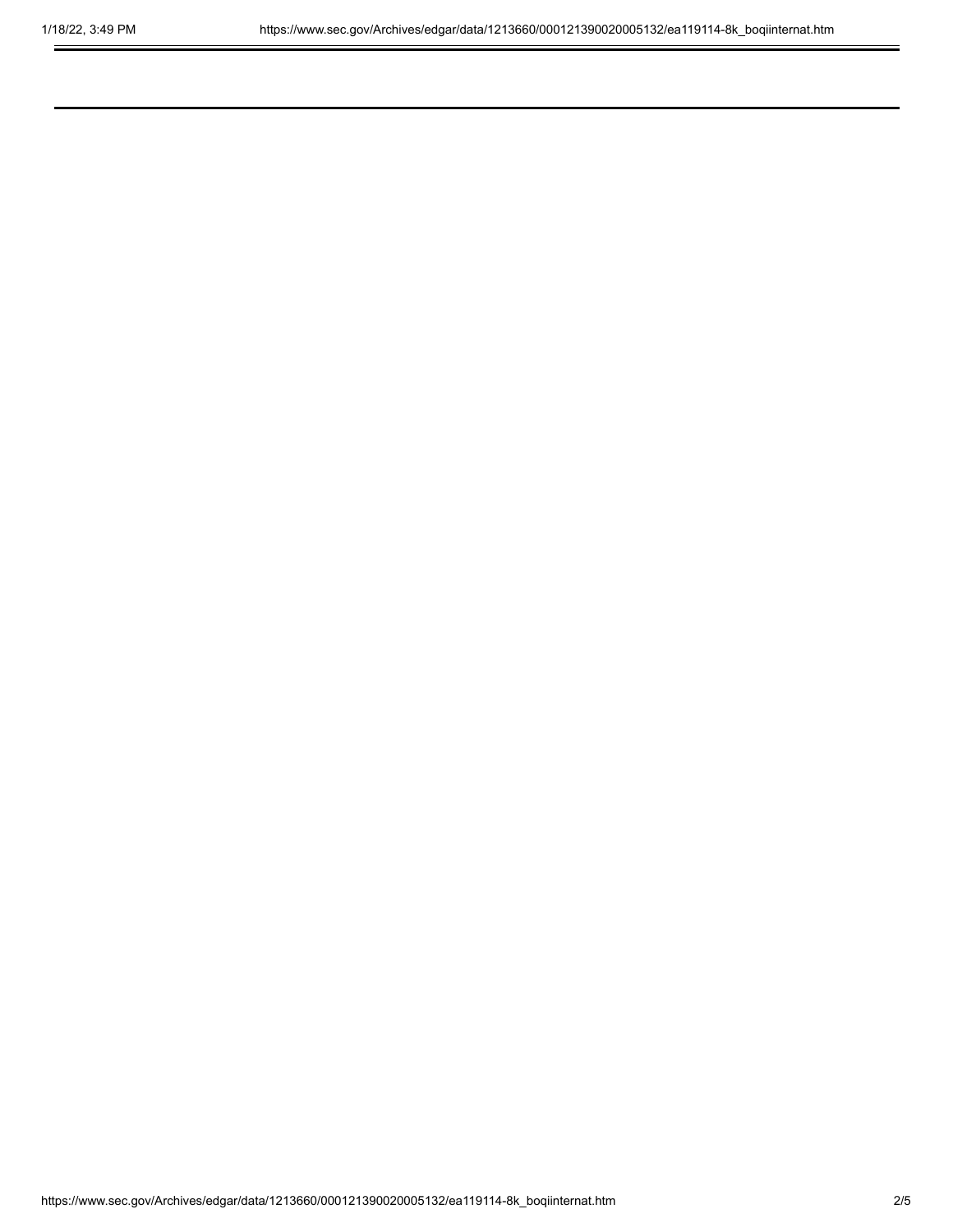### **Item 1.01**. **Entry into a Material Definitive Agreement.**

On February 13, 2020, the Registrant entered into an agreement with FIRSTFIRE GLOBAL OPPORTUNITIES FUND, LLC to sell a convertible note (the "FirstFire Note") of the Company, in the form attached herewith, in the aggregate principal amount of \$200,000.00. The FirstFire Note has a maturity date of February 13, 2021 and carries 6% annual interest.

The conversion price under the FirstFire Note is 65% multiplied by the market price of the Registrant's Common Stock representing a discount rate of 35%. The reserved number of shares exercisable upon conversion of the FirstFire Note will be initially 500,000 shares, provided that the holder of the FirstFire Note may not become more than a 4.99% holder of the outstanding shares of Common Stock of the Registrant, all as defined, qualified and more fully described in the agreement and in the FirstFire Note filed herewith, and subject to regulatory approvals.

On February 13, 2020, the Registrant entered into an agreement with BHP Capital NY Inc. to sell one or more convertible notes (each, a "BHP Note") of the Company, in the form attached herewith, in the aggregate principal amount of \$500,000.00. Each BHP Note carries 6% annual interests.

The conversion price under the BHP Notes is 65% multiplied by the market price of the Registrant's Common Stock representing a discount rate of 35%. The reserved number of shares exercisable upon conversion of each BHP Note will be four times the number of shares that would be issuable upon full conversion of such BHP Note, provided that the holder of the BHP Note may not become more than a 4.99% holder of the outstanding shares of Common Stock of the Registrant, all as defined, qualified and more fully described in the agreement and in the BHP Note filed herewith, and subject to regulatory approvals.

The first BHP Note in a principal amount of \$183,750.00 was issued on February 13, 2020, with a maturity date of February 13, 2021.

On February 27, 2020, the Registrant entered into an agreement with Platinum Point Capital LLC. to sell one or more convertible notes (each, a "Platinum Note") of the Company, in the form attached herewith, in the aggregate principal amount of \$550,000.00. Each Platinum Note carries 6% annual interests.

The conversion price under the Platinum Notes is 65% multiplied by the market price of the Registrant's Common Stock representing a discount rate of 35%. The reserved number of shares exercisable upon conversion of each Platinum Note will be six times the number of shares that would be issuable upon full conversion of such Platinum Note, provided that the holder of the Platinum Note may not become more than a 4.99% holder of the outstanding shares of Common Stock of the Registrant, all as defined, qualified and more fully described in the agreement and in the Platinum Note filed herewith, and subject to regulatory approvals.

The first Platinum Note in a principal amount of \$250,000.00 was issued on February 27, 2020, with a maturity date of February 27, 2021.

The information in this Current Report on Form 8-K, including Exhibit 99.1, may contain forward-looking statements based on management's current expectations and projections, which are intended to qualify for the safe harbor of Section 27A of the Securities Act of 1933, as amended, and Section 21E of the Securities Exchange Act of 1934, as amended. The statements contained herein that are not historical facts are considered "forward-looking statements." Such forward-looking statements may be identified by, among other things, the use of forward-looking terminology such as "believes," "expects," "may," "will," "should," or "anticipates" or the negative thereof or other variations thereon or comparable terminology, or by discussions of strategy that involve risks and uncertainties. In particular, statements regarding the efficacy of investment in research and development are examples of such forwardlooking statements. The forward-looking statements include risks and uncertainties, including, but not limited to, the effect of political, economic, and market conditions and geopolitical events; legislative and regulatory changes that affect our business; the availability of funds and working capital; the actions and initiatives of current and potential competitors; investor sentiment; and our reputation. The Registrant not undertake any responsibility to publicly release any revisions to these forward-looking statements to take into account events or circumstances that occur after the date of this report. Additionally, the Registrant does not undertake any responsibility to update you on the occurrence of any unanticipated events, which may cause actual results to differ from those expressed or implied by any forward-looking statements. The factors discussed herein are expressed from time to time in the Registrant's filings with the Securities and Exchange Commission available at http://www.sec.gov.

## **Item 9.01. Financial Statements and Exhibits.**

(d) Exhibits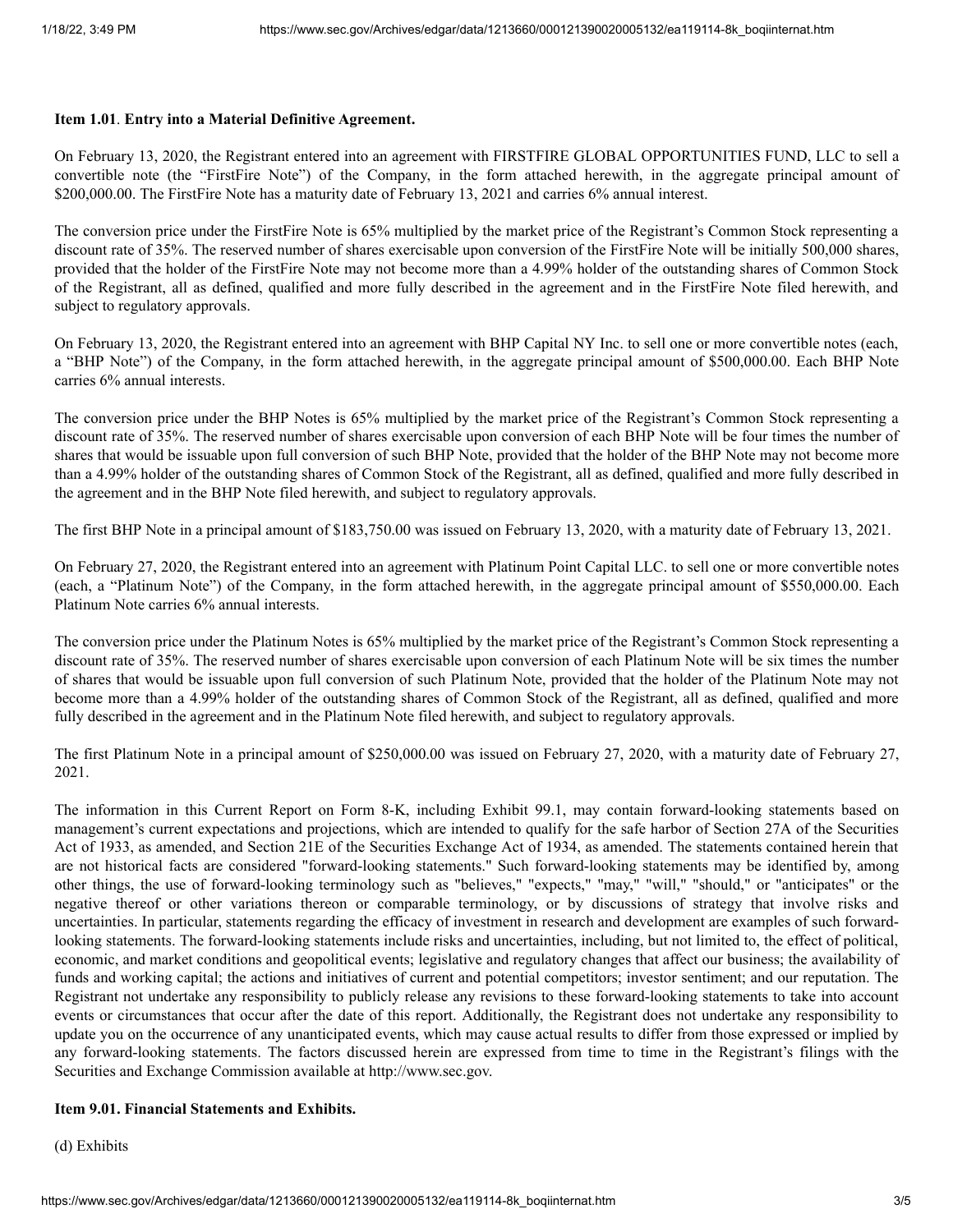1/18/22, 3:49 PM https://www.sec.gov/Archives/edgar/data/1213660/000121390020005132/ea119114-8k\_boqiinternat.htm

- 2.1 Securities Purchase Agreement between the Registrant and FIRSTFIRE GLOBAL [OPPORTUNITIES](https://www.sec.gov/Archives/edgar/data/1213660/000121390020005132/ea119114ex2-1_boqiinternat.htm) FUND, LLC, dated February 13, 2020
- 2.2 [Convertible](https://www.sec.gov/Archives/edgar/data/1213660/000121390020005132/ea119114ex2-2_boqiinternat.htm) Promissory Note (\$200,000 principal amount), Issue Date February 13, 2020
- 2.3 Securities Purchase [Agreement](https://www.sec.gov/Archives/edgar/data/1213660/000121390020005132/ea119114ex2-3_boqiinternat.htm) between the Registrant and BHP Capital NY Inc, dated February 13, 2020
- 2.4 Form of [Convertible](https://www.sec.gov/Archives/edgar/data/1213660/000121390020005132/ea119114ex2-4_boqiinternat.htm) Promissory Note to be issued to BHP Capital NY Inc
- 2.5 Securities Purchase [Agreement](https://www.sec.gov/Archives/edgar/data/1213660/000121390020005132/ea119114ex2-5_boqiinternat.htm) between the Registrant and Platinum Point Capital LLC, dated February 27, 2020
- 2.6 Form of [Convertible](https://www.sec.gov/Archives/edgar/data/1213660/000121390020005132/ea119114ex2-6_boqiinternat.htm) Promissory Note to be issued to Platinum Point Capital LLC

1